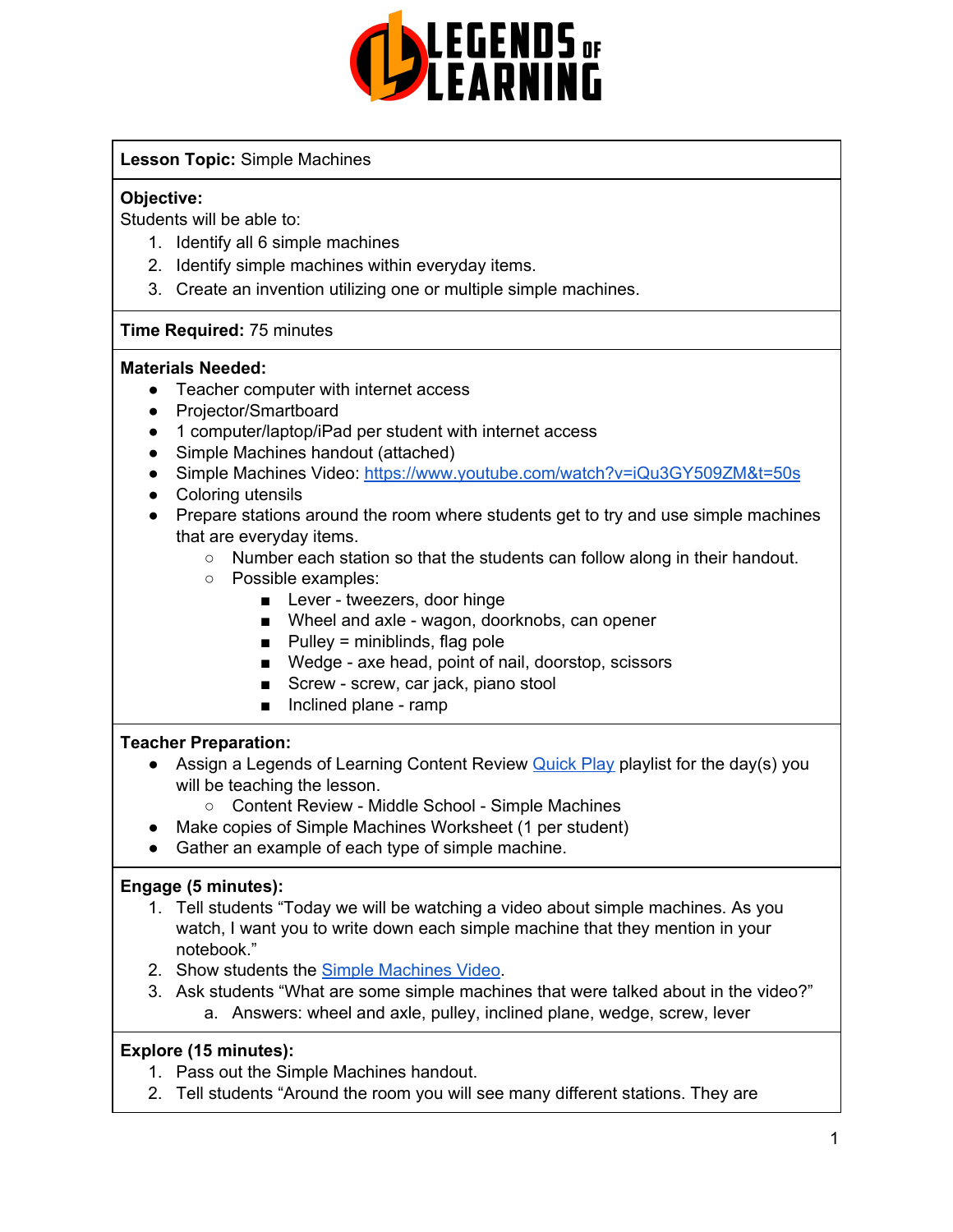

numbered to go along with the handout."

- a. If you do not have real life examples of all the simple machines in your classroom, you can use an image and tape it to the wall.
- 3. Tell students "Your job is to visit each station and try out each simple machine. In your handout, write down the name of the object and which type of simple machine you think it is."
- 4. Give students time to visit each station.

## **Explain (15 minutes):**

- 1. Tell students "Let's write down some vocabulary in your handout" (write them on the board):
	- a. Lever a bar that turns around a fixed point (the fulcrum)
	- b. Wheel and axle circular rotating wheel that rotates around a shaft (axle)
	- c. Pulley grooved wheel that spins on a fixed axis that has a rope that moves over the wheel
	- d. Inclined plane tilted flat surface used to move objects upward
	- e. Wedge two inclined planes back to back, used to move objects apart
	- f. Screw inclined plane wound around a post, used to lift things
- 2. Bring the class together and go through the correct answers for each station.
	- a. Ask students "So, which types of simple machines did you see around the room?"
		- i. Answers will vary based on the stations specific to your classroom.
- 3. Ask students "We've seen lots of different examples of simple machines today, but what do they all have in common?" (simple machines are all trying to make it easier for us to do work, and to complete tasks with less effort).

## **Elaborate (30 minutes):**

- 1. Ask students "Life is full of things that are hard to do and full of things we just don't want to do: doing chores, taking out the garbage, sharing a room with a sibling, etc). What are some things that are hard for you to do, or some things you just don't like doing?"
	- a. Make a list on the board.
- 2. Tell students "Now, what if we could make things easier using simple machines?! You need to think of a task or something in your life that is difficult to do, or you just don't want to do. Use the list from the board if you are struggling for an idea. Then, think up an invention using a simple machine that could make it easier!"
	- a. This invention does not have to be real, and students do not have to actually make it, but they will need to design it on paper to show how they used the simple machine.
- 3. Tell students "Think about the person that invented the can opener, or the person that invented the car jack, or tweezers! All of these inventions were created in hopes of making life easier."
- 4. Tell students "Your task is to design an invention on your handout that uses a simple machine or multiple simple machines to make a task easier. It doesn't have to be real, but it does need to be feasible."
- 5. Give students time to ask questions and then begin designing on their handout.
- 6. Allow students to use coloring utensils.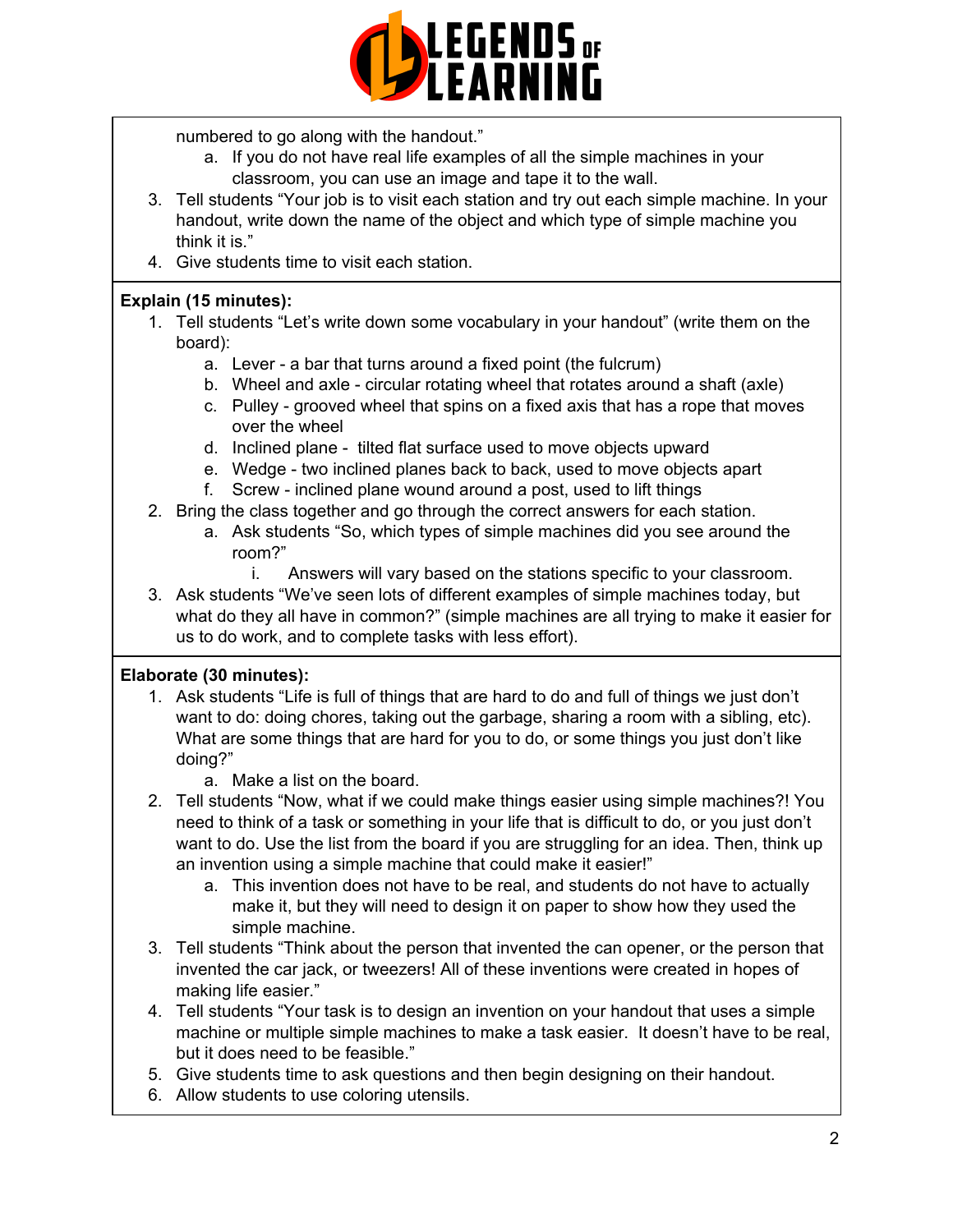

7. When all students are finished, let them share out.

## **Evaluate (10 minutes):**

- 1. Have your students sign in to Legends of [Learning](https://intercom.help/legends-of-learning/en/articles/2154920-students-joining-a-playlist). Instruct students to complete the Content Review playlist.
- 2. [Analyze](https://intercom.help/legends-of-learning/en/articles/2154918-tracking-student-progress-and-performance) student results to determine what concepts need to be a focus for reteaching.

#### **Additional Lesson Strategies:**

- To use Legends for additional instruction, create a [custom](https://intercom.help/legends-of-learning/en/articles/2154910-creating-a-playlist) playlist with an [instructional](https://intercom.help/legends-of-learning/en/articles/3505828-types-of-games) [game](https://intercom.help/legends-of-learning/en/articles/3505828-types-of-games) and pre and post [assessment](https://intercom.help/legends-of-learning/en/articles/2154913-adding-assessments-to-a-playlist).
- To use Legends for a quick formative [assessment](https://intercom.help/legends-of-learning/en/articles/2154913-adding-assessments-to-a-playlist), create a 5-question assessment in a [playlist](https://intercom.help/legends-of-learning/en/articles/2154910-creating-a-playlist).
- To use Legends for a student-directed experience, create a [targeted](https://intercom.help/legends-of-learning/en/articles/3340814-targeted-freeplay) freeplay playlist.
- Encourage students to play on their own at home in Legends of Learning: [Awakening](https://intercom.help/legends-of-learning/en/articles/2425490-legends-of-learning-awakening) for a student-driven experience including avatars, battling, and quests all centered around topics they are covering in class.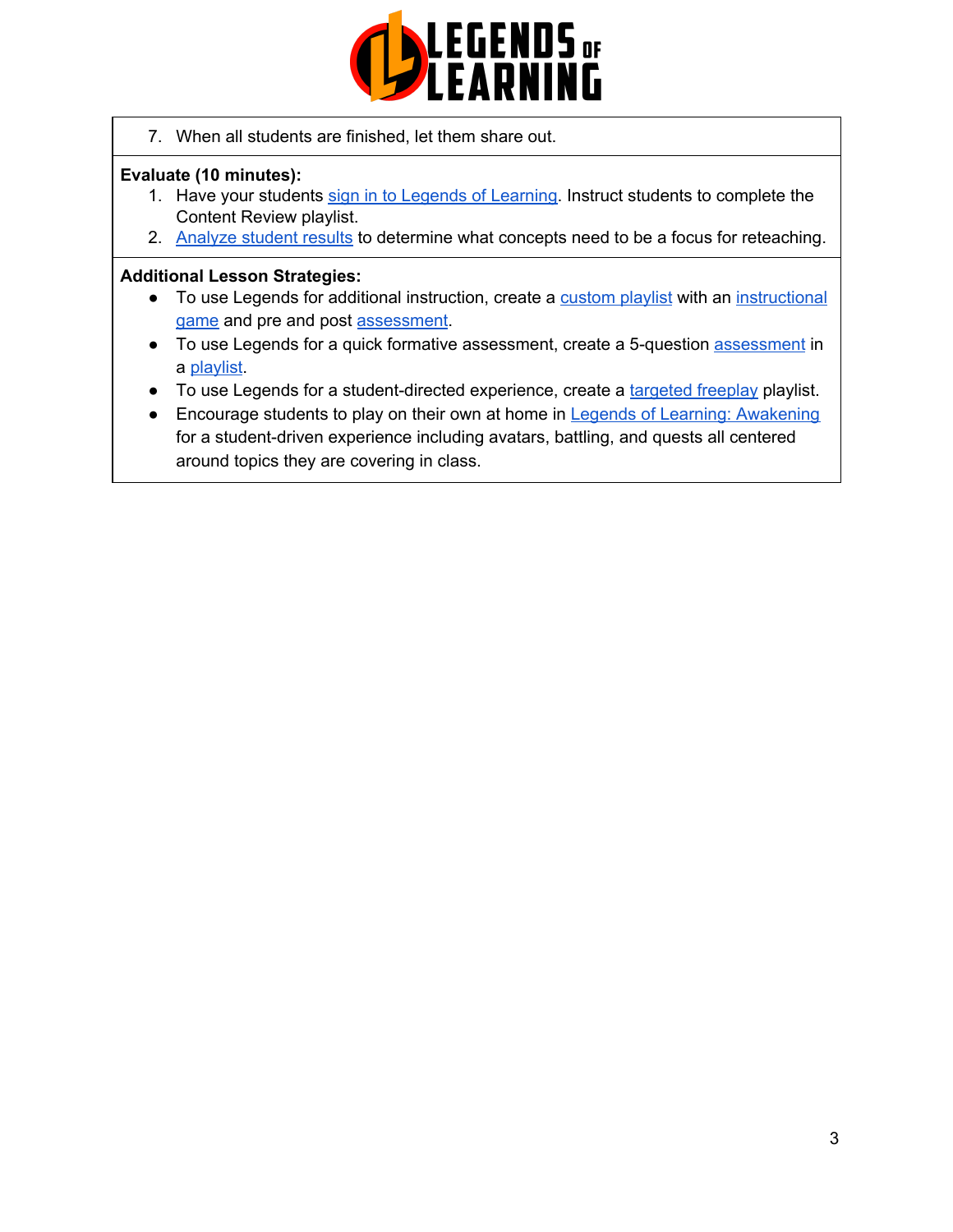

Name:

# **Simple Machines**





**Inclined Plane** 



**Wheel and Axle** 



Wedge



This [Photo](http://neruskita.blogspot.com/p/science-5.html) by Unknown Author is licensed under [C](https://creativecommons.org/licenses/by-nc/3.0/)C [BY-NC](https://creativecommons.org/licenses/by-nc/3.0/)

**Pulley** 

## **Stations**

Look around the classroom and try out each simple machine. Then, write the type of simple machine used at each station below.

- 1.
- 2.
- 
- 3.
- 4.
- 5.
- 6.
- 7.
- 8.
- 
- 9.
- 10.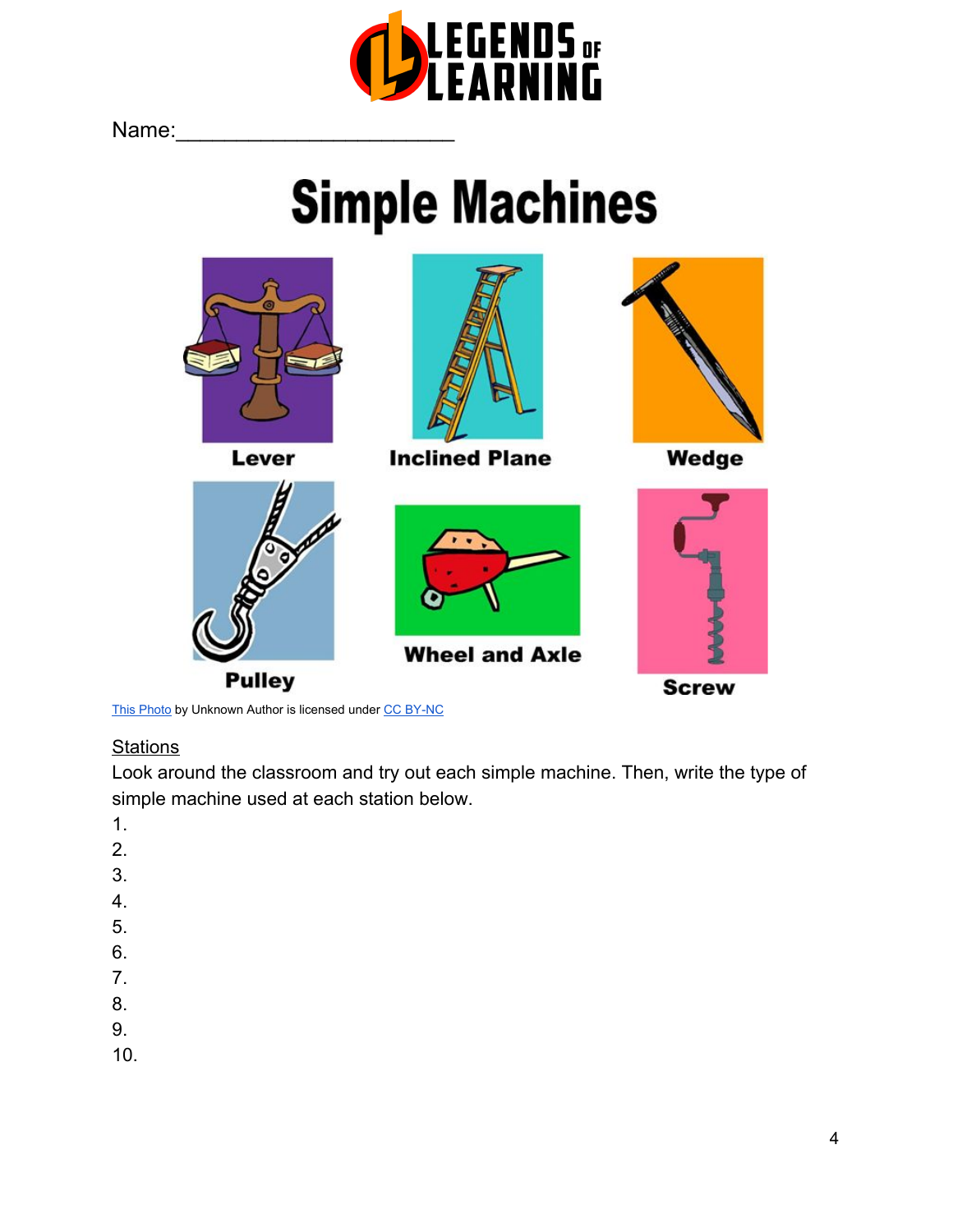

**Vocabulary** Lever -

Wheel and axle -

Pulley -

Inclined plane -

Wedge -

Screw -

What do all simple machines have in common?

### Simple Machine Invention

- 1. What is the name of your invention?
- 2. What will your invention do?
- 3. What simple machine(s) will your invention use?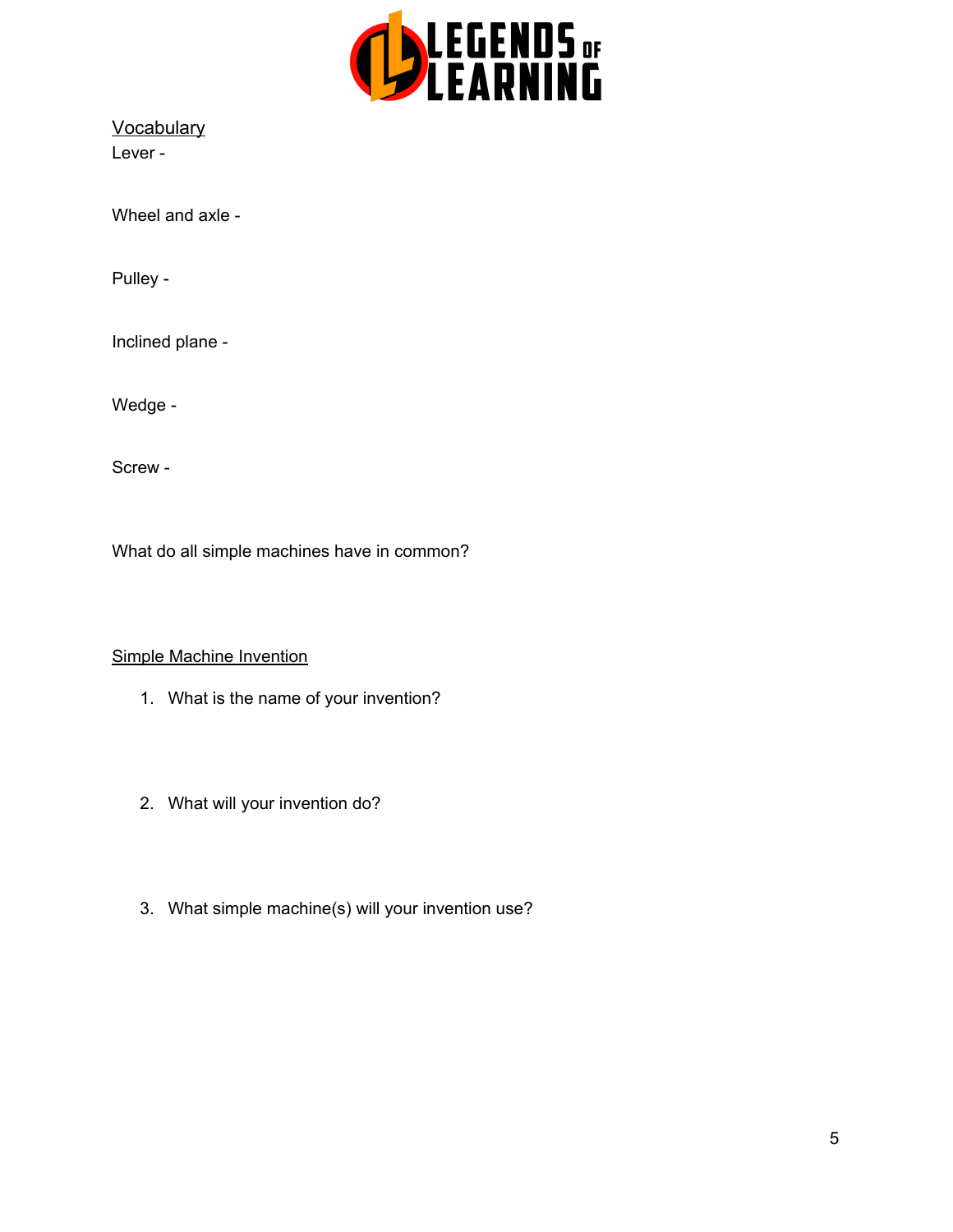

Draw the design of your invention in the box below.